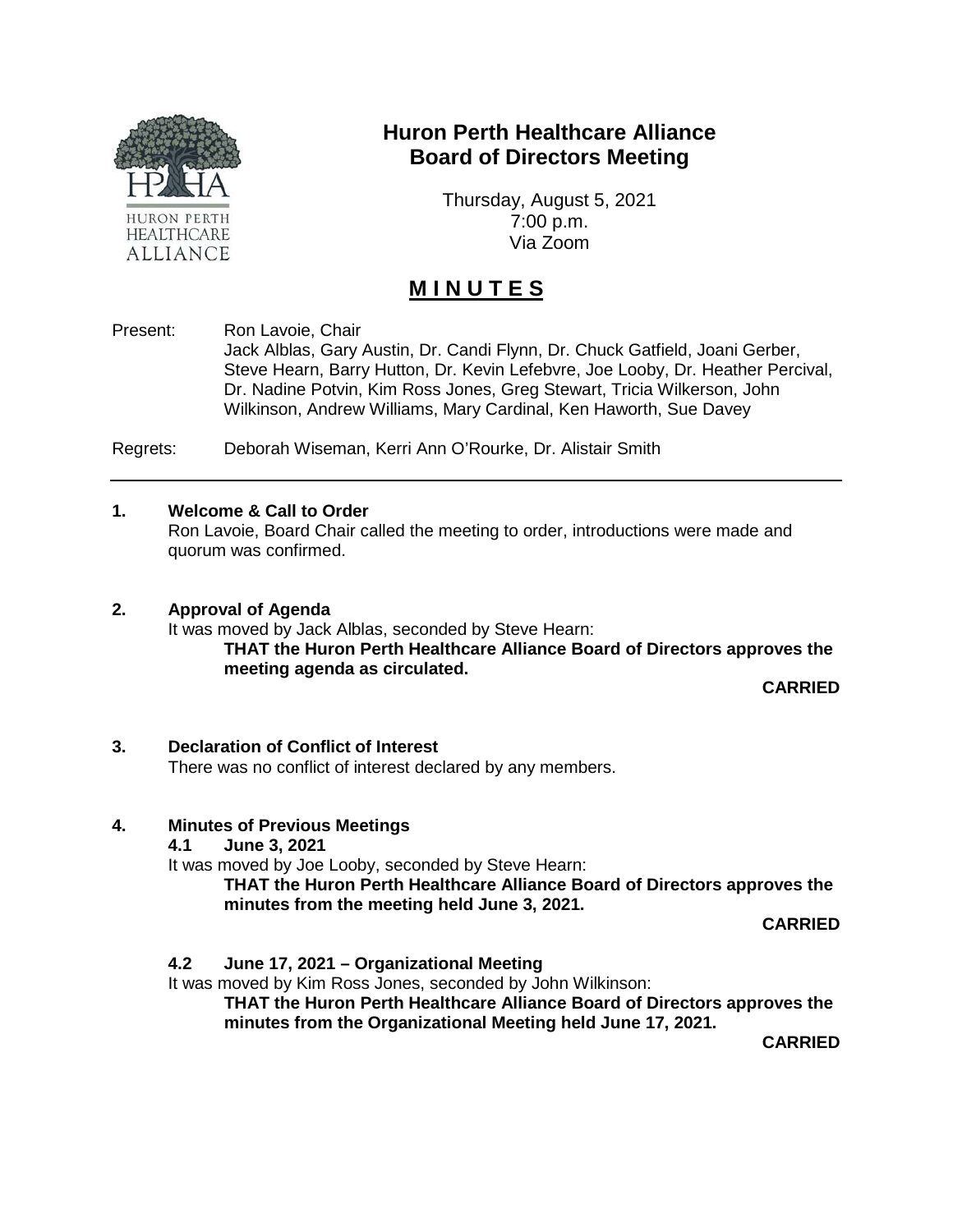## **5. Patient Story**

Andrew Williams presented positive feedback that was received and requested to be shared with the Board which was pre-circulated with the agenda package. A note was also received today and read to the Board that complimented and recognized the greeters (Pandemic Healthcare Workers). This positive feedback will be shared with them and Andrew explained the feedback process noting that feedback received (positive and negative) is always acknowledged and followed up appropriately as required.

## **6. Consent Agenda**

It was moved by John Wilkinson, seconded by Tricia Wilkerson:

**THAT the Huron Perth Healthcare Alliance Board of Directors approves the August 5, 2021 Consent Agenda that included reports from the:**

- **Chief Nursing Executive**
- **President & Chief Executive Officer**

**CARRIED**

There was discussion about provincial incentives available for nursing recruitment and it was noted that due to the criteria to be eligible for this funding, our hospitals are not eligible for these opportunities. He added that the Huron Perth Healthcare Alliance continues to work with the Ministry around different approaches and opportunities for staffing small organizations.

## **7. Governance**

## **7.1 Board Committee Reports**

## **7.1.1 Governance & Stakeholder Relations Committee**

Greg Stewart presented the highlights from the meeting held on July  $27<sup>th</sup>$  that were included in the agenda package. The Huron Perth Healthcare Alliance (HPHA) Governance Policies will undergo review this year. The Quarter 1 Communications Report was received highlighting that the new website is providing analytics, the Communication Plan is being refreshed and social media channels are busy. A detailed Quarter 1 Commitments to Our Communities update on the Huron Perth & Area Ontario Health Team was received and details were included in the highlights. The HPHA Board Work Plan was included in the agenda package for consideration.

It was moved by Greg Stewart, seconded by Kim Ross Jones:

**THAT the Huron Perth Healthcare Alliance Board of Directors approves the 2021/2022 Board Work Plan.**

**CARRIED**

## **7.1.2 Local Advisory Committees**

## Clinton Public Hospital

Greg Stewart presented the report from the meeting held on June 23<sup>rd</sup> for informational purposes. The Committee received an update on site patient activity, as well as a number of facility projects underway at the site, included in the highlights. The Clinton Public Hospital Foundation was recognized for its generous transfer of \$1.01M to the hospital and for other targeted fundraising toward equipment. The temporary reduction of hours in the Emergency Department (ED) is ongoing and recent staffing challenges led to the closure of the ED for a day over the August long weekend.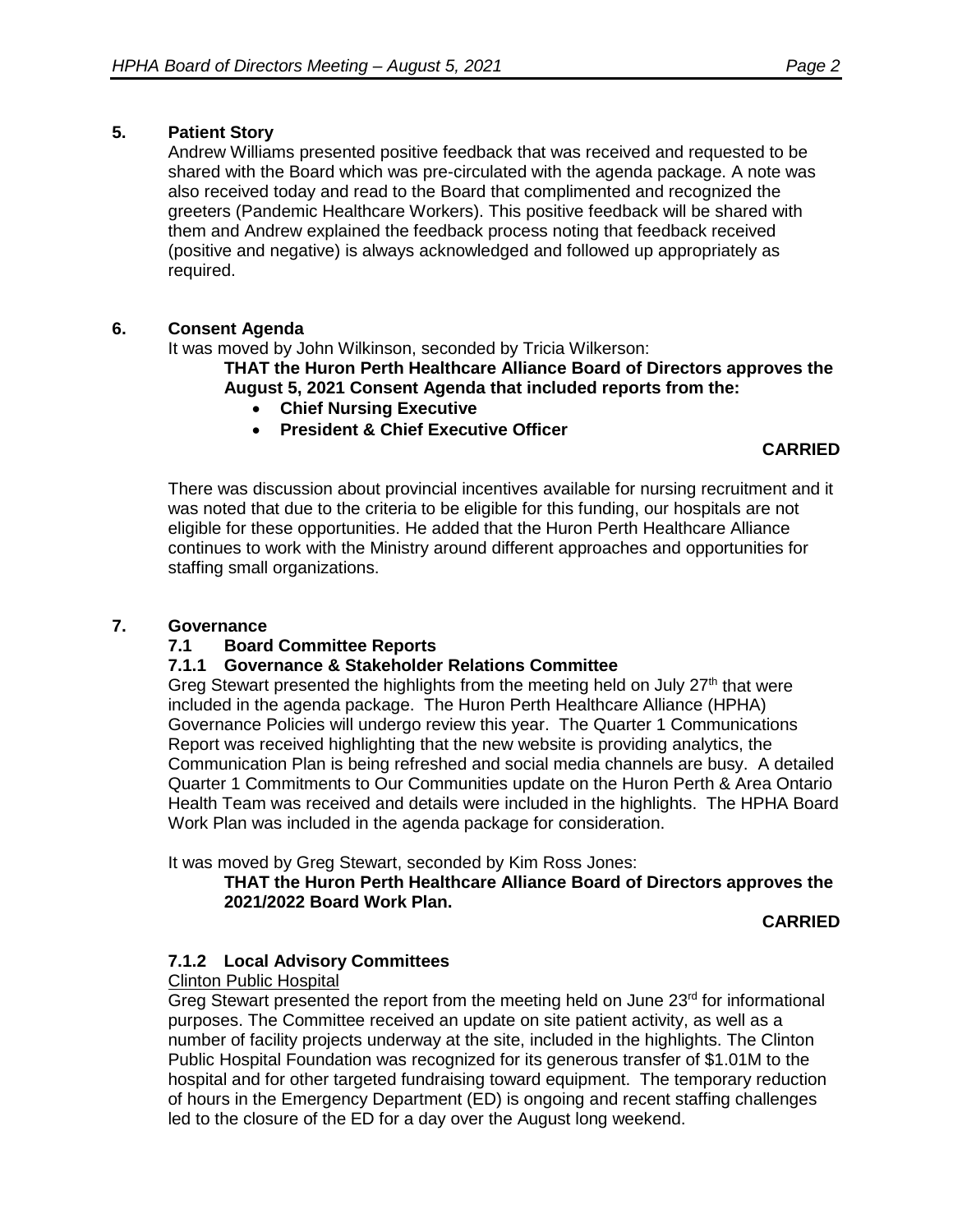## St. Marys Memorial Hospital

The St. Marys Local Advisory Committee met on June 29<sup>th</sup> and the report was presented by Kim Ross Jones for informational purposes. She referred to the updated timeline for the patient room refresh project noting that construction is planned to begin next spring and last for approximately two years. The St. Marys Health Care Foundation is launching a new fundraising campaign and their Annual Golf Tournament is being held on September 2<sup>nd</sup>.

## Seaforth Community Hospital

The Seaforth Local Advisory Committee met on June 24<sup>th</sup> and the report was received for informational purposes.

## Stratford General Hospital

Jack Alblas presented the report from the meeting held June  $24<sup>th</sup>$  for informational purposes. He noted the Stratford General Hospital Foundation's "In Our Hands" Campaign goal of \$30M and the current \$5M ask that is pending from the City of Stratford. A number of facility projects are underway including upgrades and improvements to parking lots with plans for more handicapped parking and the addition of electric vehicle charging stations.

The Board recognized and commended the efforts of all of the Huron Perth Healthcare Alliance Hospital Foundations for their support of our organization and their efforts to continue to fundraise during the pandemic, which has seen an increase in philanthropy from our communities.

## **7.1.3 Medical Advisory Committee**

The Medical Advisory Committee met on June 24<sup>th</sup> and Dr. Lefebvre presented the meeting highlights that were pre-circulated for informational purposes. He highlighted the that physician human resources are stabilized and a detailed report was included with the Resource & Audit Committee report to the Board. Recruitment successes include the addition of two new ophthalmologists to the region starting in September. He also noted that the Senior Midwife role has been formalized with an agreement and stipend attached to this position.

## **7.1.4 Quality Committee**

Kim Ross Jones presented the report from the meeting held on July  $28<sup>th</sup>$  for informational purposes. She highlighted the operational indicators not meeting target/standard for Quarter 1 mainly related to COVID-19 and details were in the report presented. The Patient Partner Program is undergoing a refresh to include rebranding to "Patient and Caregiver Partner Program" reflecting the importance of caregivers, and to include opportunities for interaction and involvement in the forms of participating in sharing, consulting and collaborating roles.

Andrew Williams noted that the Huron Perth Healthcare Alliance was recognized for accepting patients from the GTA by the William Osler Health System in a social media video message [\(https://twitter.com/i/status/1421103365170335747\)](https://twitter.com/i/status/1421103365170335747).

## **7.1.5 Resources & Audit Committee**

The Resources & Audit Committee met on July 29<sup>th</sup> and Joe Looby presented the report pre-circulated. He reported that as at June  $30<sup>th</sup>$  the organization was essentially balanced versus the budgeted deficit of \$0.5M with the variance driven primarily by funding received for operations. The year-end forecast is a deficit of \$3.5M. Capital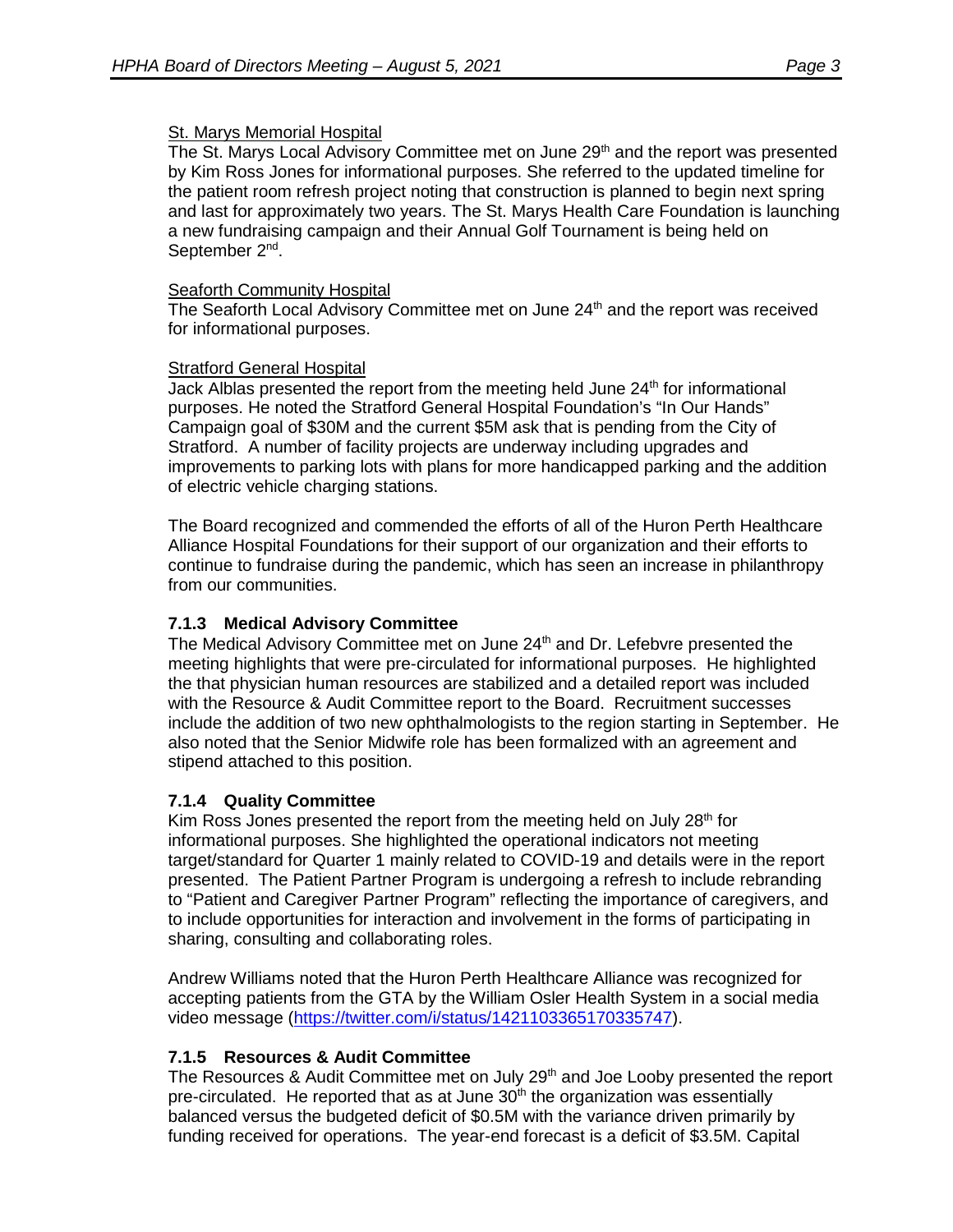expenditures year-to-date total \$1.9M and the forecast reflects \$17M. Projects, supply availability and costs are affected by COVID-19, but on track. It was noted that the line of credit has not been accessed during Quarter 1.

It was moved by Joe Looby, seconded by Jack Alblas:

#### **THAT the Huron Perth Healthcare Alliance Board of Directors approves the Quarter 1, June 30, 2021 financial statements and associated reports. CARRIED**

Andrew Williams provided an update on the ongoing staffing challenges in the Clinton Public Hospital Emergency Department that led to the recent closure of the Clinton Public Hospital Emergency Department over the August long weekend due to nursing staffing challenges. He explained the processes undertaken that led to the difficult although necessary decision to close, for the safety of both potential patients and staff. Contingency plans were put into place quickly the day prior, communication was shared widely, with the media and across social media. There were no negative outcomes for patients due to the closure and a few low acuity patients were diverted and seen at the Seaforth Community Hospital. Andrew explained that in reaching out to partner hospitals in the region for staff to avoid closure, regional hospitals are experiencing the same issues, a situation that is seen by hospitals across the province. It was noted that there are several vacant positions across the organization which include nursing, and a number of contributing factors to include COVID-19 fatigue, retirements, extended sick and maternity leaves and more vacant positions than human resources to fill them. Being an employer of choice remains top priority. Hospitals are competing for the same pool of human resources and there are more vacant positions that people available to fill them. All team members were commended for their efforts. It was noted that the Huron Perth Healthcare Alliance continues to work with the Ministry for strategies to address rural ED operations.

A lengthy conversation was held related to vaccination as the Board reviewed the Briefing Report that was presented to the Committee and included in the agenda package. Highlights included:

- Vaccine uptake across the organization and current statistics for staff and physicians;
- The declination process, processes being undertake for new hires and considerations taken into account given the staffing crisis being experienced;
- Volunteers will be mandated to be vaccinated prior to returning to on-site presence;
- Recommendations for vaccination of those working in healthcare settings;
- The importance of ensuring that individuals are getting vaccine information from reputable sources and taking opportunities to instill vaccine confidence for individuals undecided; and
- Considerations for patients, visitors and caregiver vaccination requirements.

There was discussion and the Board agreed that the overall priority of the Huron Perth Healthcare Alliance is ensuring patient, caregiver and staff safety, and optimizing the number of staff and professional staff who are fully vaccinated.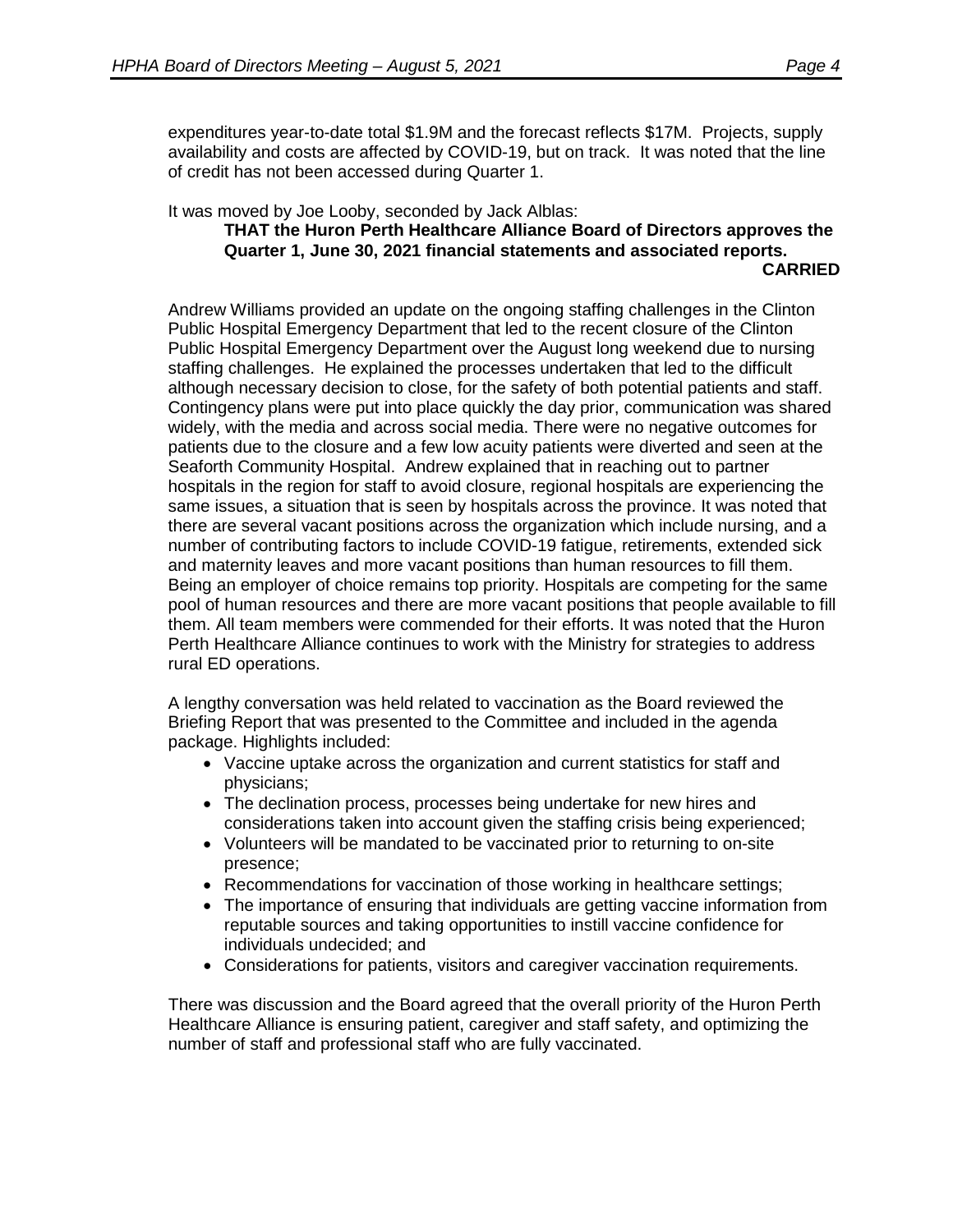It was moved by Joe Looby, seconded by Tricia Wilkerson:

**WHEREAS the Huron Perth Healthcare Alliance (HPHA) Board of Directors is committed to ensuring as safe an environment as possible for all working at, and receiving care and support at the HPHA;**

**Whereas the Board of Directors very much appreciates the incredible impact the Pandemic has had on all, both within the HPHA and across our broader society;**

**Whereas the Board of Directors agrees that the most effective strategy in addressing the pandemic is a combination of vaccinations and strong Public Health measures;**

**Whereas the Board of Directors has been advised of all current provincial and Public Health directions in relation to vaccinating health care providers;**

**Whereas the Board of Directors supports consistent, system based strategies for vaccinations;**

**Whereas the Board of Directors supports a focus on vaccine confidence efforts as a primary strategy to increase vaccination uptake;**

**Whereas the Board of Directors acknowledges the incredible commitments already in place through current vaccine rates and commitment to health and safety measures; and**

**Whereas the Board of Directors remains open to supporting more directive strategies, up to and including mandatory vaccinations for health care providers;**

**Be it RESOLVED that the Board of Directors of the Huron Perth Healthcare Alliance endorses the operational strategies in place and proposed across the HPHA to increase vaccination rates, specifically focusing on vaccine confidence and supporting the individual needs and concerns of team members. Be it further RESOLVED, should Management feel that vaccine rates ultimately do not support and reinforce the HPHA's primary accountability of safety and our communities need to address the pandemic, that further measures are supported, up to and including mandatory vaccines.**

**CARRIED**